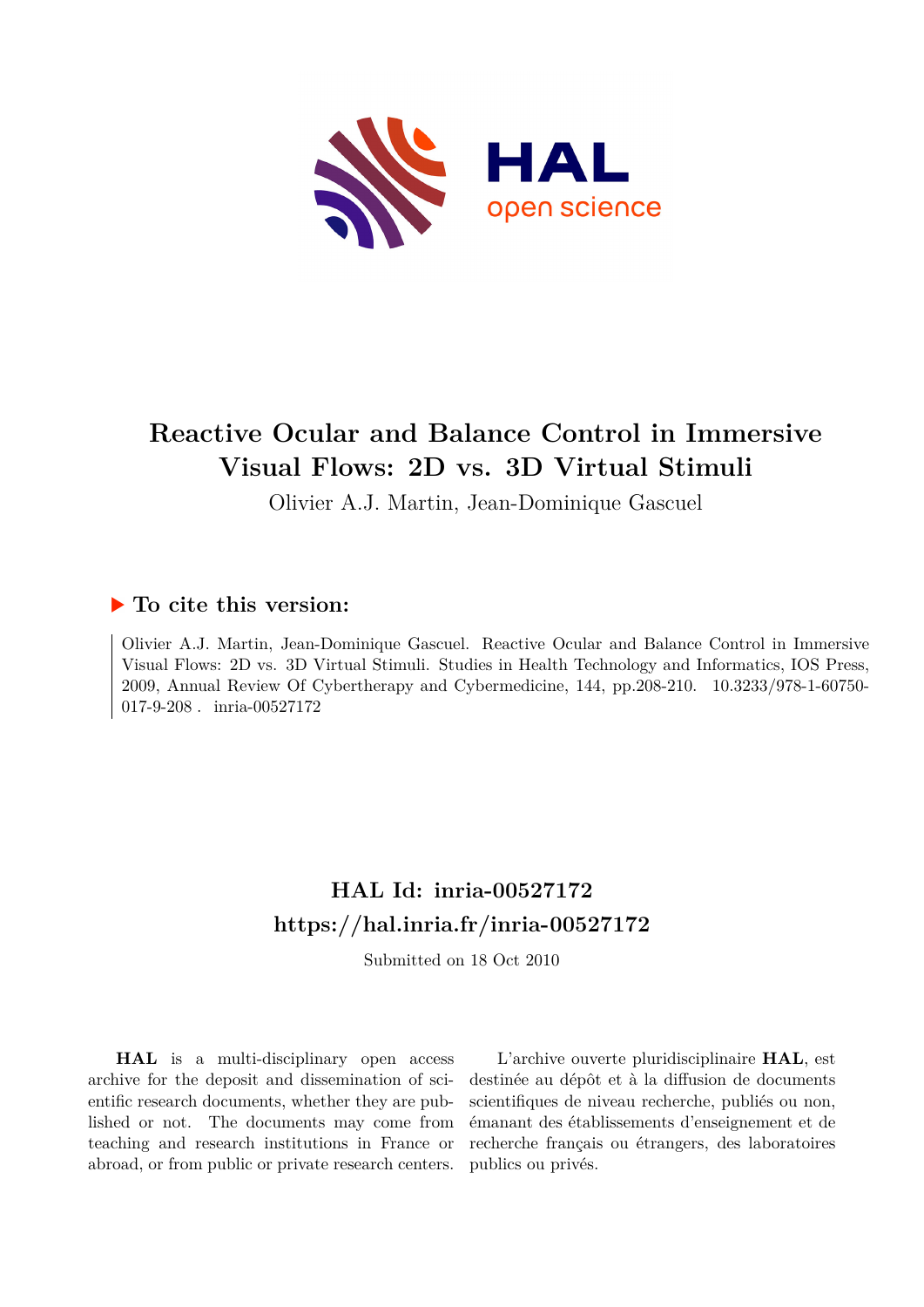# Reactive Ocular and Balance Control in Immersive Visual Flows: 2D vs. 3D Virtual Stimuli

Olivier MARTIN<sup>a,b1</sup> and Jean-Dominique GASCUEL<sup>b</sup> a *GIPSA-lab, Grenoble University, FRANCE*  b *ARTIS /INRIA, CNRS, Grenoble University, FRANCE* 

**Abstract.** The control of gaze and balance strongly depend on the processing of visual cues. The aim of this study is to assess the effects of the dynamic 2D and 3D visual inputs on the oculomotor and balance reactive control. Thirteen subjects were immersed in a virtual environment using 10 different 2D/3D visual flow conditions. Analysis of eye movement and postural adjustments shows that 2D and 3D flows induce specific measurable behavioral responses.

**Keywords.** Reactive control, oculomotor, balance, virtual immersion, visual flow, performance measurement, adaptation.

#### **Introduction**

1

The balance adaptation mainly depends on the efficient visual information processing during postural mechanisms. The visuo-postural control quickly integrates dynamic visual cues extracted from images properties to adapt oculomotor and balance commands in order to quickly react to the visual environment. Our previous works have shown the ability to adapt movement and posture to visual changes [1] or visuomotor discordance [2] in virtual visual environments (VEs) with similar neuromotor processes as those use in natural visual environment. However, despite the fact that the automatic oculomotor reaction (*optokinetic nystagmus)* to large 2D visual flow is well established [3], the question about how the automatic ocular and balance strategy use the spatial characteristics of dynamic visual cues is still unclear, mainly concerning the specific effects of moving 2D vs. 3D visual stimuli. The goal of this study is to determine the effects these visual inputs on ocular and balance responses. By analyzing the effects of the moving visual stimulation on motor adjustments, it also questions the sensorimotor flexibility of the initial postural and the online balance adaptation in VEs.

<sup>&</sup>lt;sup>1</sup> Corresponding Author : GIPSA-lab, (Grenoble Images Parole Signal Automatique), UMR 5216 Département Automatique, Equipe Systèmes Biomécaniques, BP 46, 38402 Saint Martin d'Hères cedex, France; Email : olivier.martin@ujf-grenoble.fr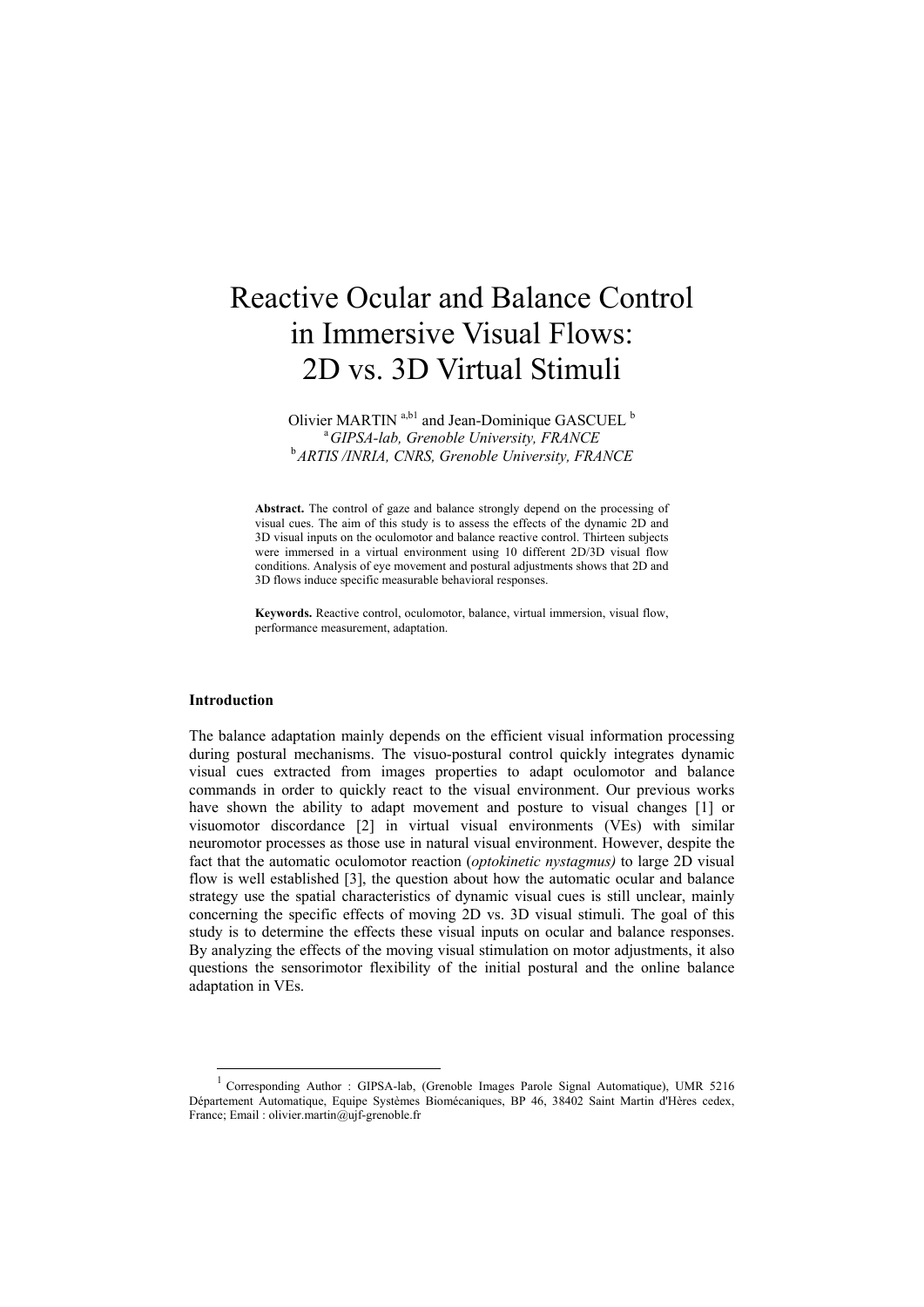#### **Methods**

Thirteen subjects aged from 22 to 42 participated in the study. The experiment lasted 1 hour per subject. All subjects had normal or corrected vision and were naive to the purpose of the study. Subjects stood within an immersive VE displayed on a 180 degrees curved screen (12x2 meters). They wear stereo-shutter glasses. Virtual visual stimulus consisted in randomly displayed circle-like flow patterns (multi-color patterns on a gray-light background). Ten conditions of stimuli were proposed: right, left, up and down (both in 2D and 3D), forward and backward (in 3D only). Each stimulus was presented during 20 seconds, and was preceded by a preparatory period of 4 seconds without visual stimuli (gray-light full screen). Subject was instructed to keep a comfortable stabilized upright posture during this preparatory period. No instruction was given about the way to behave during the stimulus, except to stand up and keep the arms crossed on the chest. Two randomized sessions of 10 trials per stimulus was



performed, corresponding to 100 trials for each subject. A 10 minutes rest period occurred between sessions. Eye movements was recorded using an electrooculographic system (EOG at 500Hz) to analyze both the horizontal and vertical *optokinetic nystagmus (OKN*) frequency. Postural adjustments was evaluate using a force platform to record (at 500Hz) the ground reaction forces around the mediolateral (x), antero-posterior (y) and vertical (z) axes at the feet center of pressure. Data processing and analysis focused on the ocular and postural adjustments parameters. A multi-factorial statistical design between *2D/3D* and the visual flow *Directions* conditions was applied to data.

**Figure 1.** Subject installation in the virtual environment. The subject stands on the force platform in front of the 180° curved full-screen and has to maintain a stabilized balance during the visual flow stimuli.

#### **Results**

*General comment.* No subject mentioned immersive discomfort or motion sickness during or after the experiment. This indicates that neither maladaptive transfer nor after effects was observed despite the one-hour VEs exposure. No unbalance imposing a footstep or to go down from the force platform was observed.

*Eye movement.* EOG results show that the optokinetic responses to virtual flows are dependent of the visual flow *Direction* in both *2D* and *3D* (figure 2 left). This OKN is automatically triggered from the first flows motions and persists during all the trial. For all *Direction* conditions, the frequency of the ocular responses decreased for 3D-flow stimulus, and is balanced in forward/backward directions.

*Postural adjustment.* Force platform results show an initial reactive postural adjustment to counteract the sudden unbalance when the visual flow begins. This starting reaction is followed by on-line postural corrections *Direction*-dependent, to compensate for the balance automatic deviation due to the visual flow. This is clearly visible for anteroposterior postural correction in Up/Down directions in figure 2 (right).